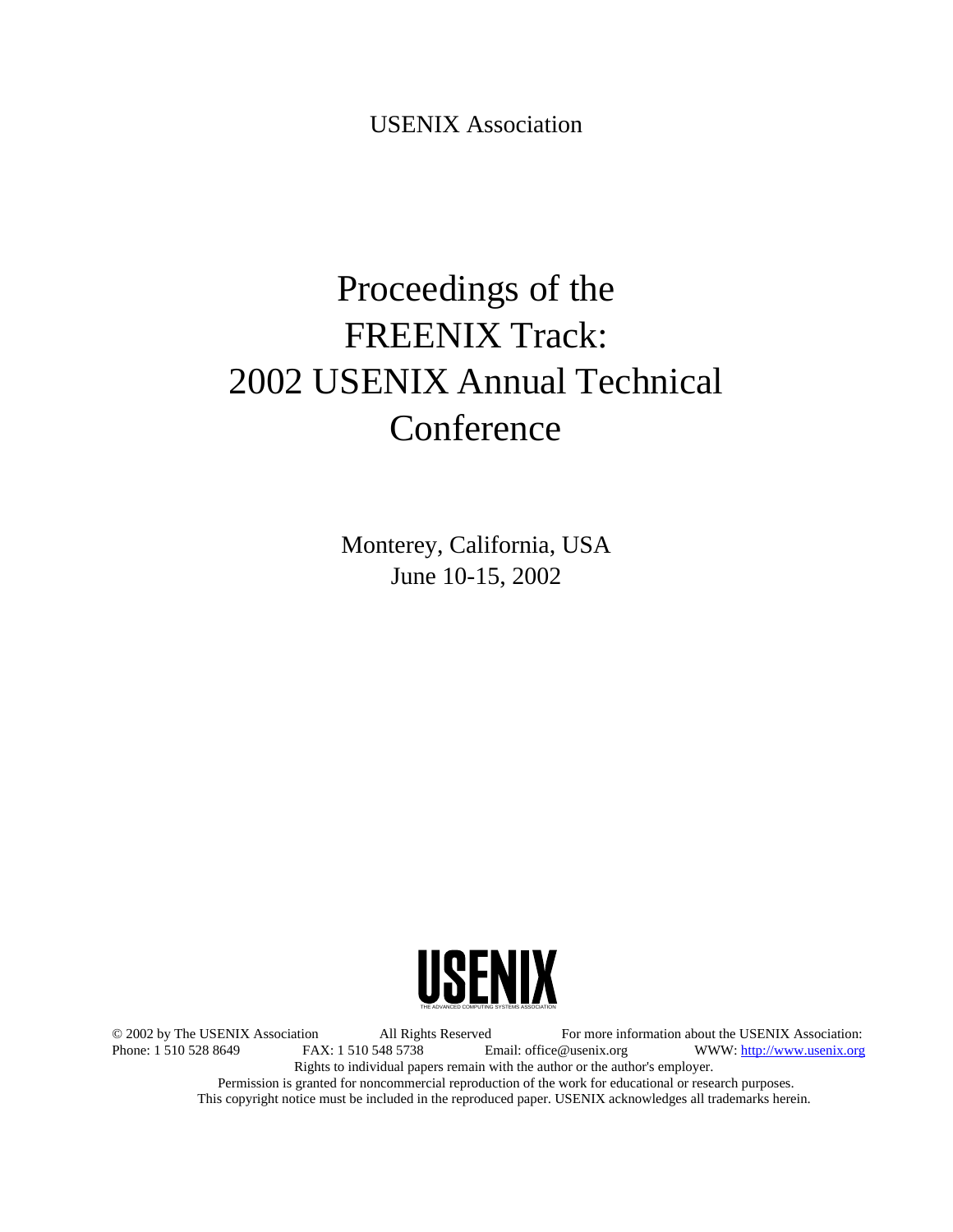## **CPCMS: A Configuration Management System Based on Cryptographic Names**

Jonathan S. Shapiro John Vanderburgh shap@cs.jhu.edu vandy@srl.cs.jhu.edu *Systems Research Laboratory Johns Hopkins University*

#### **Abstract**

CPCMS, the Cryptographically Protected Configuration Management System is a new configuration management system that provides scalability, disconnected commits, and fine-grain access controls. It addresses the novel problems raised by modern open-source development practices, in which projects routinely span traditional organizational boundaries and can involve thousands of participants. CPCMS provides for simultaneous public and private lines of development, with post hoc "publication" of private branches.

This paper describes the repository architecture of CPCMS, and in particular its use (and abuse) of cryptographic naming mechanisms to achieve collision-free disconnected operation.

#### **1 Introduction**

CPCMS, the Cryptographically Protected Configuration Management System, is a new configuration management system that provides scalable, distributed, disconnected, access-controlled configuration management across multiple administrative domains. All of these features are enabled by the pervasive and consistent exploitation of cryptographic names and authentication.

Software configuration management (CM) systems provide multiple developers with a consistent, shared view of a project that is changing and evolving. When development occurs in geographically dispersed locations and is split across multiple organizations, issues of access control, integrity management, update distribution, and highvolume change integration become significant concernsin choosing a CM system. This is especially true in open source projects. In addition to the "core" team, which may consist of developers from several companies, an open source project may have small patches submitted by thousands of users that need to be integrated. As open source projects become more successful, the demands placed on the supporting CM tools grow with them.

In the most immediate sense, CPCMS was brought about by the expansion of the EROS team and the impending release of the EROS system to outside development groups. EROS [SSF99] is an open source, secure operating system that is currently gaining mainstream interest. From 1991 to 2000, the EROS project relied on the CVS system [Ber90] for its configuration management. As the project reached the point where outside developers would be making substantive changes, it became clear that CVS did not meet several of our requirements:

 First-class support for configurations, and in particular for *rename* operations.

- Support for disconnected commit and distributed repositories.
- Scalable, consistent replication. While tools such as rdist, rsync, and mirror provide replication, a user "updating" at the wrong moment can easily end up with an incomplete or inconsistent result. There is no simple way for a user to detect this.
- Per-file access controls. The CVS-ACLS system does not protect RCS logs.
- Support for development groups that span multiple companies or administrative domains. While uncommon in proprietary projects, such groups are nearly universal in open source efforts. CVS provides no authentication mechanism suitable for multiorganizational development.

When only a limited number of developers worked on the EROS code base, these shortcomings were relatively manageable annoyances. As we contemplated the prospect of hundreds or (optimistically) thousands of potential contributors and "lurkers," these requirements suddenly loomed as serious concerns.

Subversion, a successor to CVS currently under development by Tigris.Org [SVN], addresses many of these issues, but is notably lacking in disconnected commit support or multi-organizational authentication. Other CM systems similarly did not address our requirements.

Ignoring the problem of delta management in the repository, a configuration management system is not conceptually difficult to design and build. The principle architectural challenges in distribution lie in naming and consistency. Cryptographic naming seemed to provide a solution for both problems that we wished to explore. Cryp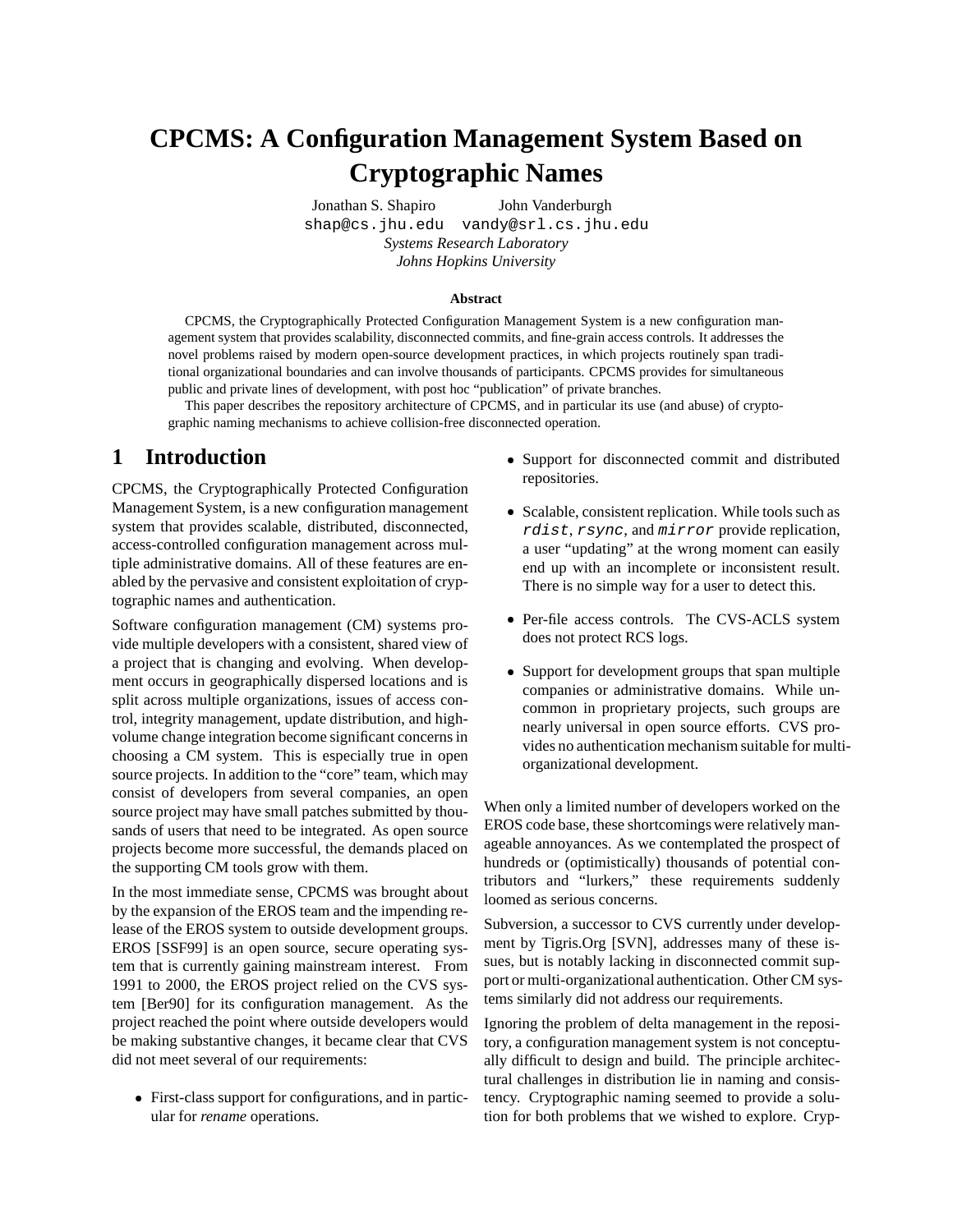tographic names uniquely identify the content they represent. They are collision-free, but can be generated without shared access name binding agent. They are also pragmatically impossible to forge. A properly constructed cryptographic name therefore provides an inherent integrity check on the content it names.

Finally, we felt that a CM system based on cryptographic names might provide an interesting basis for future research. In particular, different projects impose different policies on their repository content and often use local customizations (e.g. triggers). We were intrigued by the possibility that a safe programming language might be integrated with the CM client to enable this in a safe, platform-independent way. This is a "future," but the current base will clearly support it.

This paper describes the architecture and the implementation of CPCMS, our early experiences and problems with the first design, and the results obtained by its reformulated successor: OpenCM.

## **2 Comparison to CVS**

CPCMS is ultimately intended to replace CVS, and the command line CPCMS client has a very similar "feel" to the CVS client. Like CVS, the basic CPCMS usage model is to check out some branch of a product, edit it locally, perform integration updates along the way, and ultimately commit the result back into the repository.

CPCMS differs from CVS in several ways:

- To support rename operations, CPCMS maintains a set of bindings from workspace object names (e.g. file names) to objects.
- Versioning is on configurations, not on files. Every commit, whether a single file or a complete replacement of the code base, creates a new configuration object in the repository.
- In a laptop configuration, CPCMS replication can be used to cache the originally checked out version in a laptop-based repository. Status checks and "undo" can be done without connecting to the network.
- CPCMS is workspace-neutral, in the sense that it can support workspaces other than files and directories. For example, the information architecture could readily support an object workspace such as those used by several integrated development environments for Java.
- CPCMS uses cryptographic rather than passwordbased authentication.

 Commits need not be made to the originating repository. This allows work to be committed – and potentially undone – while disconnected.

The last point is important, as it is the basis for disconnected development. A user can check out a project, make some changes, and can realize after the fact that they are disconnected or for some reason lack the authority to check in those changes. Instead of losing their work, they can instead create a new branch in a local repository, allowing development to proceed. At a later time, after the impediment has been removed, this local branch can be synchronized to the central repository and a merge can be performed.

## **3 System Architecture**

In this section we describe the CPCMS architecture and how this architecture facilitates replication and disconnected development.

### **3.1 A Client/Server System**

CPCMS is a client/server system. The client implements all of the semantics of the configuration management system. The server provides an archival object repository with specialized support for objects that are frequently revised.

Clients use an RPC-based protocol to make requests on the server over an encrypted, mutually authenticated connection provided by the Secure Sockets Layer (SSL). While remote procedure calls do not achieve the best possible bandwidth utilization, they provide a reasonable compromise between client simplicity and effective network utilization. Most of the possible asynchronous exchanges between a CPCMS client and server can be simulated in the remote procedure call interface by providing an interface that supports bulk batch transfer of managed objects. A more asynchronousinterface and protocol is under consideration for a future version of CPCMS.

#### **3.2 Naming in the Object Store**

Objects in a CPCMS repository are divided into two categories: frozen and mutable.

A **frozen** object is immutable. From the perspective of the repository, each version of a file, each configuration, and each access control list is a frozen object. Frozen objects cannot be modified. Changes to (e.g.) file content in the repository are recorded by introducing new frozen objects corresponding to the new state, and updating some mutable object (see below) to point to the new objects rather than the old ones. This is because a CM repository is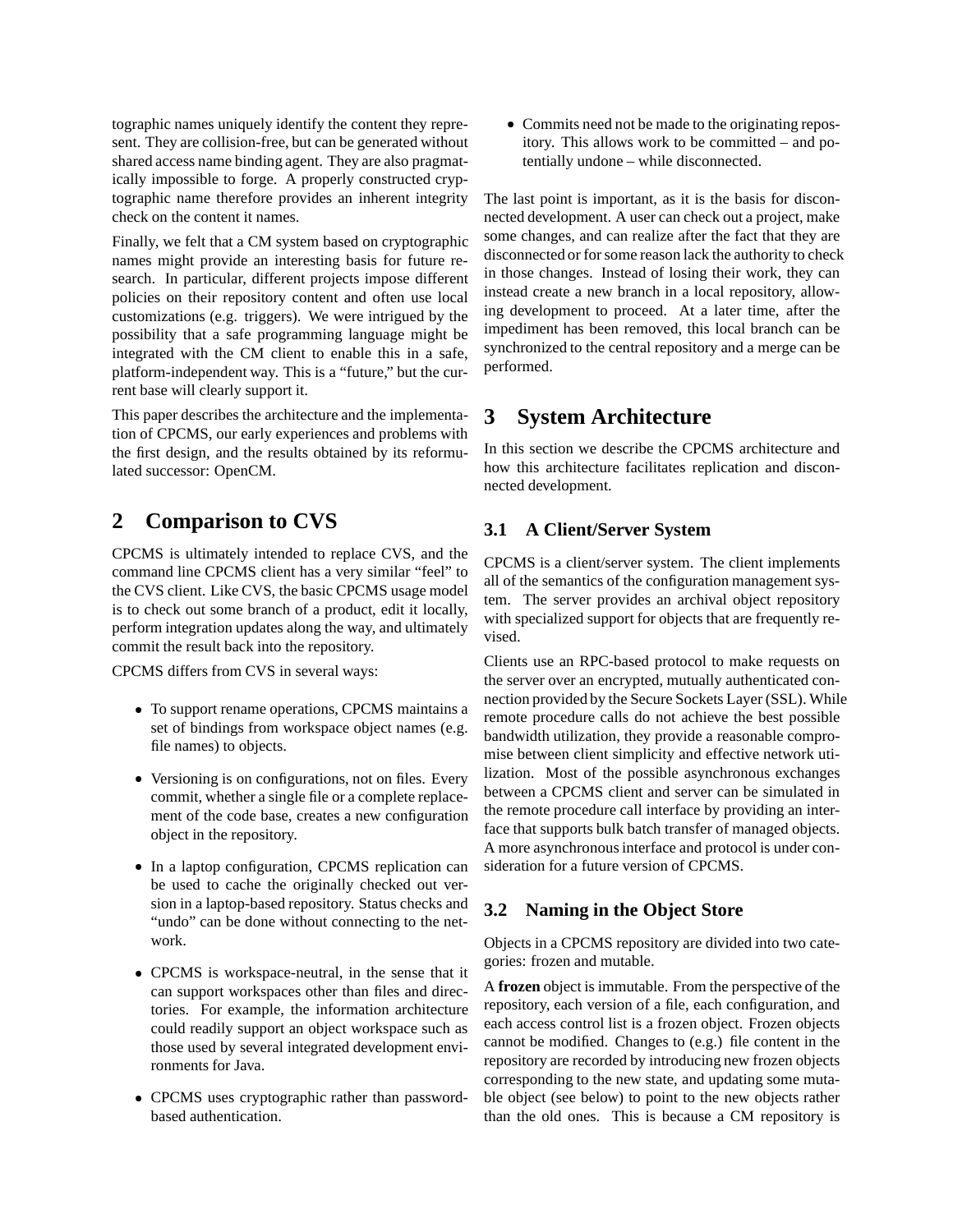an archival store. While a new version of a file may be introduced, the old version must continue to exist as an independent object for reasons of historical traceability.

A **mutable** object is one whose identity must remain the same across modifying operations. A branch, for example, is a sequence of configurations. As new configurations are added, the branch grows, but the branch itself retains the same identity after the commit as before. When a new configuration has been appended to a branch, we say that the branch has been **revised**.

Frozen objects are named by the cryptographic hash of their content. A cryptographic hash provides a short, unforgeable bit-string that uniquely identifies the original content. Because they are unforgeable, cryptographic hashes are also collision resistant. CPCMS uses the SHA-1 cryptographic hash function for frozen object names [FIP94]. Mutables are named using server-generated **swiss numbers**, which are identifiers generated using a strong random number generator. Mutable names also contain the server's unique identifier. The mutable itself contains the signature verification key of the originating server. The mutable content plus its name are signed by the originating server, and the signature is distributed as part of the mutable.

Both naming mechanisms ensure unforgeability of content. For this reason, we refer to these two types of names collectively as **true names**. Server-generated true names are a pair consisting of the server's unique identity followed by the randomly generated server-relative object ID. The server checks for collision of mutable true names.

CPCMS has no means to recover from a collision of cryptographic hashes. We are aware of no mechanism that (in principle) can provide such recovery without central coordination. The SHA-1 algorithm is a 160-bit hash. In such a hash, the expected number of objects required to generate a hash collision is  $2^{80}$ . As an empirical test, we have obtained copies of several large CVS-based repositories and extracted every version of every file in these repositories. To date, we have not observed a collision except where content was actually identical.

Identical content is the one case in which cryptographic name collision is guaranteed. From the CPCMS perspective, this is not only desirable, it is essential. Name collision on identical objects is the basis for eliminating unnecessary communication. As a practical example, if two otherwise empty files are independently checked in with the same copyright notice, only one frozen object will be stored and both configurations will name the same frozen object. Given that the bits are identical, it does not matter which entity is returned on checkout. Because the CPCMS repository does not interpret the content of its stored objects (other than for garbage collection), the semantics of objects in the repository is completely defined by their content.

Having acknowledged the "Achilles heel" in the CPCMS design, it should also be said that the use of cryptographically generated names has several desirable properties:

- Given two objects with different content, we can generate non-colliding names without appeal to a centralized naming mechanism. This is a fundamental requirement for successful disconnected commits.
- The hash serves as an integrity check that lets us verify the integrity of the object. By recomputing the hash, the client can determine whether the content of the object has been improperly altered.
- Because hashes are universally unique, the hash can be used to avoid network transmission of objects that are already present at the destination.
- Because hashes are sparsely allocated from a very large space, they are pragmatically impossible to guess. This is a crucial underpinning for the CPCMS access control architecture, which is described below.

Using cryptographic object names eliminates the need to deal with case sensitivity, file name length, or path length issues in choosing server-side names. In fact, a file-independent naming strategy divorces the repository implementation from underlying platform dependencies altogether. Repositories can be constructed to use storage strategies ranging from use of an object database to storage within the server file system itself via some transformation on the true name. Further, it is straightforward to construct a "union" repository by which a new repository implementation can be run in parallel with an old one for testing purposes.

#### **3.3 Naming Managed Content**

The CPCMS server makes minimal assumptions about the client-side semantics of managed content. Ignoring issues of garbage collection, the CPCMS server provides configuration-based versioning of uninterpreted "blobs" (binary large objects) and records bindings between clientside names (*C-Names*) and internal object names (*true names*). To the server, these c-names are uninterpreted strings. It is entirely up to the client what names to use, and what organizational semantics should be associated with these names and their bound content in the client-side workspace. Examples of possibly valid c-names include: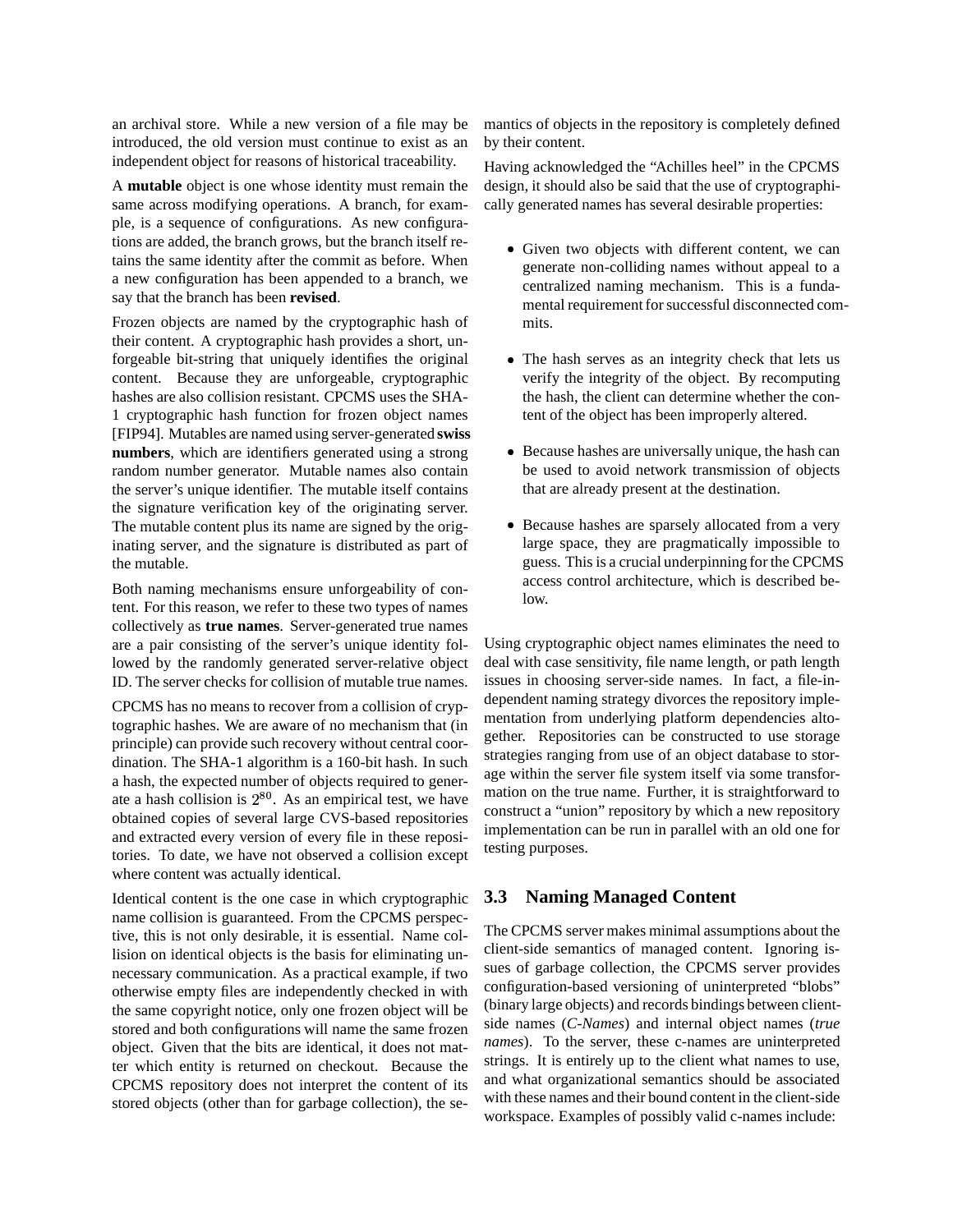sys/kerninc/Process.h (a file) org.apache.xalan.xsl.Process (a class) Object 0x0040824 (an object pointer)

For example, CPCMS does not assume that the objects managed consist of files, nor does it depend in any way on file semantics. While the current command line client is designed to manage workspaces of files, an alternative client might use the repository to manage an object workspace just as easily. As a result, the CPCMS repository (and most of the logic of the file-based client) could be used for workspaces that are not file oriented, such as a Java or Smalltalk class repository. One could also imagine directly binding a CPCMS branch as a namespace that can be exported directly through a web server (we are in the process of building this).

Similarly, the CPCMS server has no responsibility for client side serialization and deserialization. CPCMS delivers the requested blob. Further interpretation is left to the client. Correct client interpretation is facilitated by recording the "type" of the object along with its name binding. For example, the client may record that the object content is ASCII at check-in time in order to know that newline conversion may be needed on checkout. The server knows nothing of client side canonicalization.

The file-oriented CPCMS client stores configurations as a set of (c-name, type, truename) triples. When the CPCMS client processes the triple:

(kerninc/process.h, ASCII, *truename*)

it interprets this to mean that the intervening directories must be created if they do not already exist. That is, the client views the existence of directories as an emergent consequence of the need to bind c-names. Directories typically have no first-class existence in the repository. This means that directories are renamed in the workspace as a side-effect of renaming the files that live in them. The client facilitates this by simulating the behavior of the UNIX mv command when it is passed arguments that imply that a "directory" is being renamed.

Where it is necessary to ensure that an empty directory appears in the client working tree, a name binding with type DIR can be created. This name binding is handled in the same way as the file name binding shown above, and renaming is handled similarly.

#### **3.4 Naming for Users: Take 1**

While cryptographic names solve the repository's object naming problem, they are not terribly useful to human beings. As a user, I want to work on "the main branch of the EROS project", not some strange ascii-encoded random number.

To facilitate human association, the original CPCMS ar-

chitecture provided a per-server namespace of "pet names." Each project or branch carries with it both a human readable description and a "nickname." When a project or branch is first replicated to a server, the server generates a petname by applying a collision avoiding transformation on the nickname. This provides both a means of human association and a means by which two users on distinct servers can arrive at closely related names for the projects they share in common.

Experience shows that this design does not work. The CPCMS architecture encourages users to make many branches, and the results quickly create a pet name space too crowded to be practically useful. One usability conclusion from this is that users need to be actively involved in name selection for the naming mechanism to be useful. The CPCMS architecture also makes it difficult to supply an equivalent to the CVS "tag" mechanism. In the course of cleaning up this and other problems in the original CPCMS design we arrived at a different and more workable approach, presented in Section 7.

### **3.5 Replication**

CPCMS's scalability is built on replication. Because frozen objects are named by their cryptographic hash, these objects are non-colliding, and mutual replication of such objects is straightforward. For mutable objects differences are resolved by taking the copy with the higher sequence number. This works because of two constraints that are imposed on mutable objects:

- Every mutable object has a single server that is said to "originate" that object. Valid modifications to the object can only be performed by the originating server.
- Each change to a mutable object is signed by the originating server. The signature verification key is itself embedded in the mutable's state. Accuracy of an alleged version can therefore be determined by checking the object signature.

Ironically, the problem in the resulting replication architecture isn't so much deciding what to keep as deciding what to throw away. Client side repositories can rapidly come to hold many object versions that are no longer of interest. At present, a simple garbage collection mechanism that preserves the top N configurations of all unowned branches is used. Other options are being considered, and this is an open area for future work in CPCMS. One reviewer of this paper suggested "last N days" as a potentially useful metric.

A second reviewer encouraged us to re-examine some of the approaches used in the Elephant file system [SFH-99],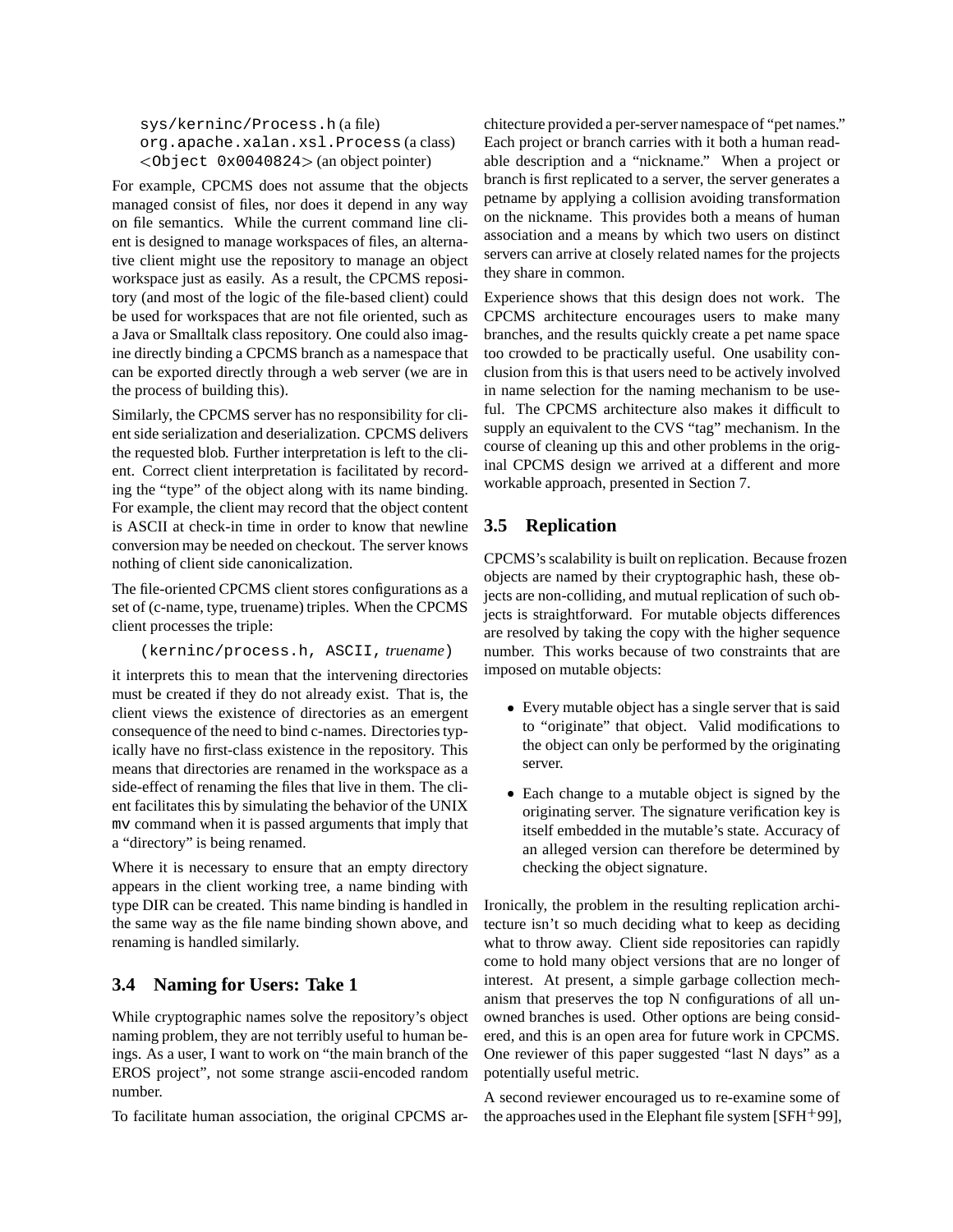which must similarly decide when to forget. The Elephant design works in part because each content version is logically independent. Any object pointers implicated by forgetting a file version are owned by the file system, which is free to update them. This approach does not translate straightforwardly into an archival object system, because objects in the archival store embed pointers to predecessor versions.

CPCMS content is encoded in ASCII XML form, allowing replication across heterogenous servers without regard to issues of word order or host platform restrictions.

#### **4 The CM Schema**

The CPCMS configuration management schema can be divided into two parts: the content schema and the configuration schema. Each content object, such as a file, is implemented as two repository objects (Figure 1):



Figure 1: Content schema

**Entity** An Entity is a single version of a managed object (a file, the text of a function, a document, etc.) Each entity records the identity of the commit description record under which it was created, the names of its containing project, branch, and version, and a list of its immediate predecessors (it can have two – the second due to a merge). It also records the *c-name* of the object, which is the name by which it is referenced in the client environment (e.g. "docs/dcms.xml").

**EntityBits** An EntityBits object contains the actual content of an entity version (along with its length). In RCS and SCCS, entity metadata and content are stored in a single file. By separating these in CPCMS, we allow the merge algorithm to trace the evolution of objects without actually fetching the large volume of data associated with the content of each version.

Further, the cryptographic hash by which the EntityBits object is named allows the merge algorithm to trivially check whether the file version that is being merged is identical with the one already in the workspace – which is

the majority of cases. The merge algorithm simply constructs an EntityBits object in memory from the file already present, and checks if the true name of this object is the same as the true name of the EntityBits to be merged.

The schema supporting configurations is more complicated (Figure 2). Every CPCMS commit generates a new CommitInfo object, a new Change object, and an append to an existing Branch object. The CommitInfo record is separated from the Change object so that each Entity can carry the history of its changes and ancestry. The configuration schema must also track the responsible party for each change.



Figure 2: Configuration schema

Project and Branch objects are unusual in that these are mutable objects. Every mutable object carries a "read group" and a "write group" identifying who can read or modify the object. Each Project and Branch object provides a human-readable description of the corresponding project or branch.

The repository storage format for objects includes their type in the first word, allowing tools such as integrity checkers or browsers to be constructed, and supporting occasional garbage collection to reclaim storage from uncompleted transactions.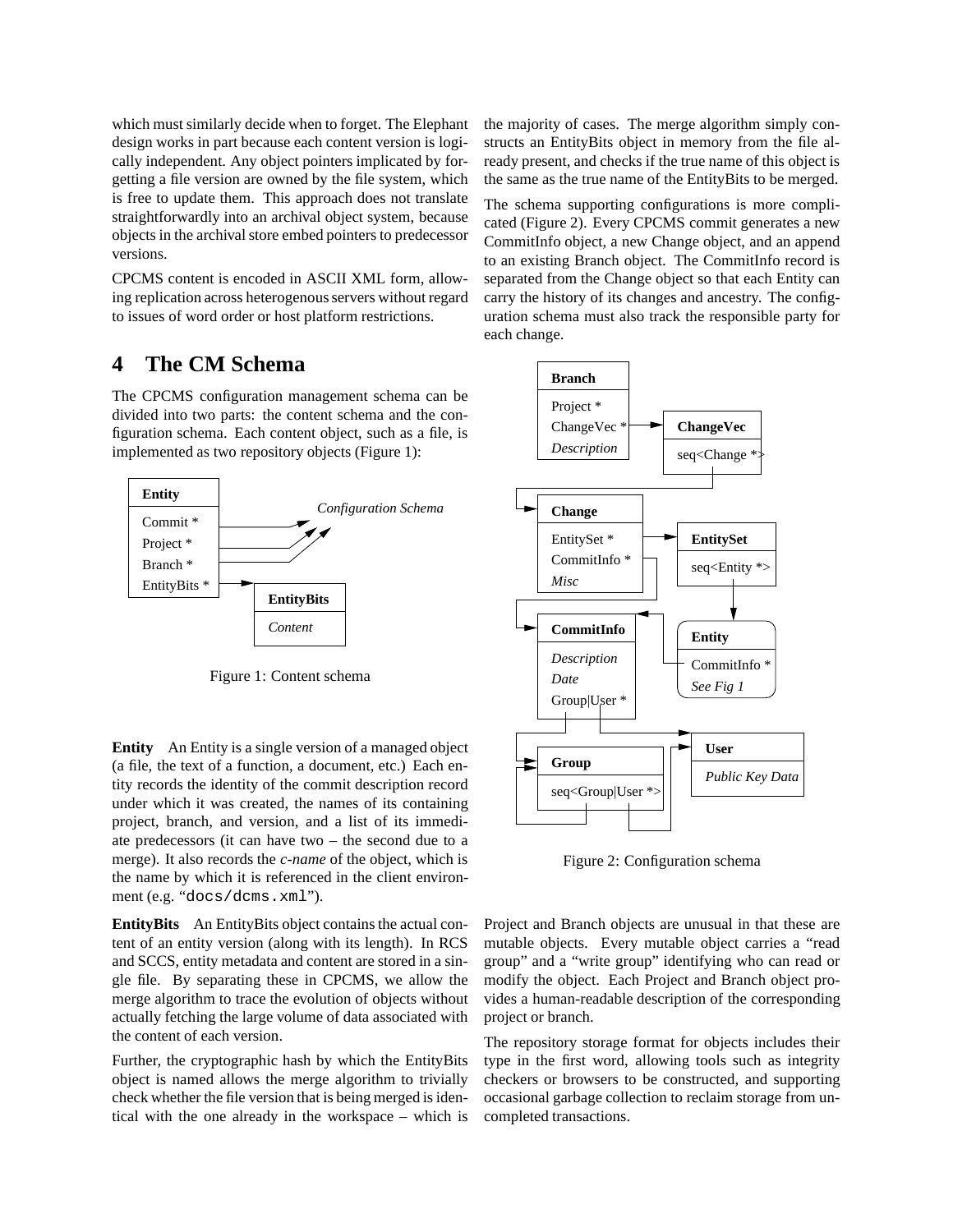## **5 Relationship to Objectives**

CPCMS is primarily focused on three problems: scaling, disconnected commits, and access control. Each of these is a source of difficulty in current CM systems. In this section, we discuss how the CPCMS information architecture addresses these issues.

### **5.1 Scaling**

By "scaling," we mean that we wish to enable hundreds of thousands or millions of users to track updates and revisions to one or more aggregate works. This is clearly beyond the number of users that can be handled by a single server, and doing so is not an objective. Rather, we wish to ensure that the CM schema allows simple incremental replication so that multiple, satellite repositories can be used to serve a large user base.

Connections between machines are sometimes lost, and machines occasionally crash, yielding incomplete transfers. Both clients and servers are able to validate their current content without consulting other agents. Using purely local information, this examination can determine:

- Which objects in the repository, if any, have been incompletely transferred or (equivalently) have been locally corrupted. These objects must somehow be re-acquired.
- Which objects, while uncorrupted, are not referenced tually, but not too eagerly) be garbage collected.
- Which configurations are complete, in the sense that all constituent entities are locally available.
- Which entities in the client working arena have "gone missing" and should be recovered by re-acquiring them from the server. Because CPCMS (by default) allows file modifications in the working arena without locking, it is usually unable to distinguish between corruption and modification. The rule here is "notify where possible, but don't make an uncertain fix."

By combining checks of the true names against the actual content and traversing the reachable objects, each of these concerns can be validated by a client application.

#### **5.2 Disconnected Operation**

Under the heading of "disconnected operation" we include two types of usage: revisions committed by disconnected developers and revisions made in private lines of development.

As the storage and processing capacity of laptop machines has increased, their use as development machines has become ubiquitous. The bulk of this paper was first written on a laptop while sitting in front of a fireplace or on various airplanes. The greater part of CPCMS itself was written on various airplanes between New York and Seattle. Neither of these locations is networked.<sup>1</sup> While dialup connections from hotels are usually possible, they are hardly ubiquitous and are usually quite expensive.

There are two consequences of this type of migratory development:

- Development mistakes are increasingly made in disconnected locations. The ability to "check in" locally in order to have a means of recovery is increasingly important.
- The configurations resulting from these check-ins will later need to be integrated back into the main development repository. This integration should preserve the entire history trail of the change sequence, not just commentary on the final resulting delta.

by locally visible configurations. These should (even-projects. Header files, in particular, become sources of This problem can be solved by introducing a hierarchy of repositories, as in NUCM [dHHW96], but semi-connected hierarchies require use of a "lock before modify" approach. Locking requires connection, which largely defeats our goal of disconnected commit. Also, we have found in practice that locking is disruptive for mid- to large-sized lock contention. Post-integration, as provided by CVS, is (subjectively) more productive in properly structured projects. In any case, an unrelated aspect of open source development argues against hierarchical repositories: the need to operate under multiple administrative domains.

> Open source developers are frequently part time. In the context of their employer they work on one set of projects. In the context of the open source community they work on another. If we imagine that their laptop holds a repository that serves as a local cache, then this repository has two parents: one associated with their employer and one (or more) associated with open source efforts. The hierarchy, if any, is a function of the *project*, not of the *repository*.

> The CPCMS solution to this problem is to allow private branches. The laptop user creates a laptop-local repository that mirrors the desired project from the primary server for that project. To develop remotely, a new branch is created in the laptop repository and commits and changes are applied locally. At a later time, when a connection is available, the laptop branch can be re-integrated (via merge) into the main line of development.

<sup>&</sup>lt;sup>1</sup> The fireplace is now served by wireless, but it wasn't at the time.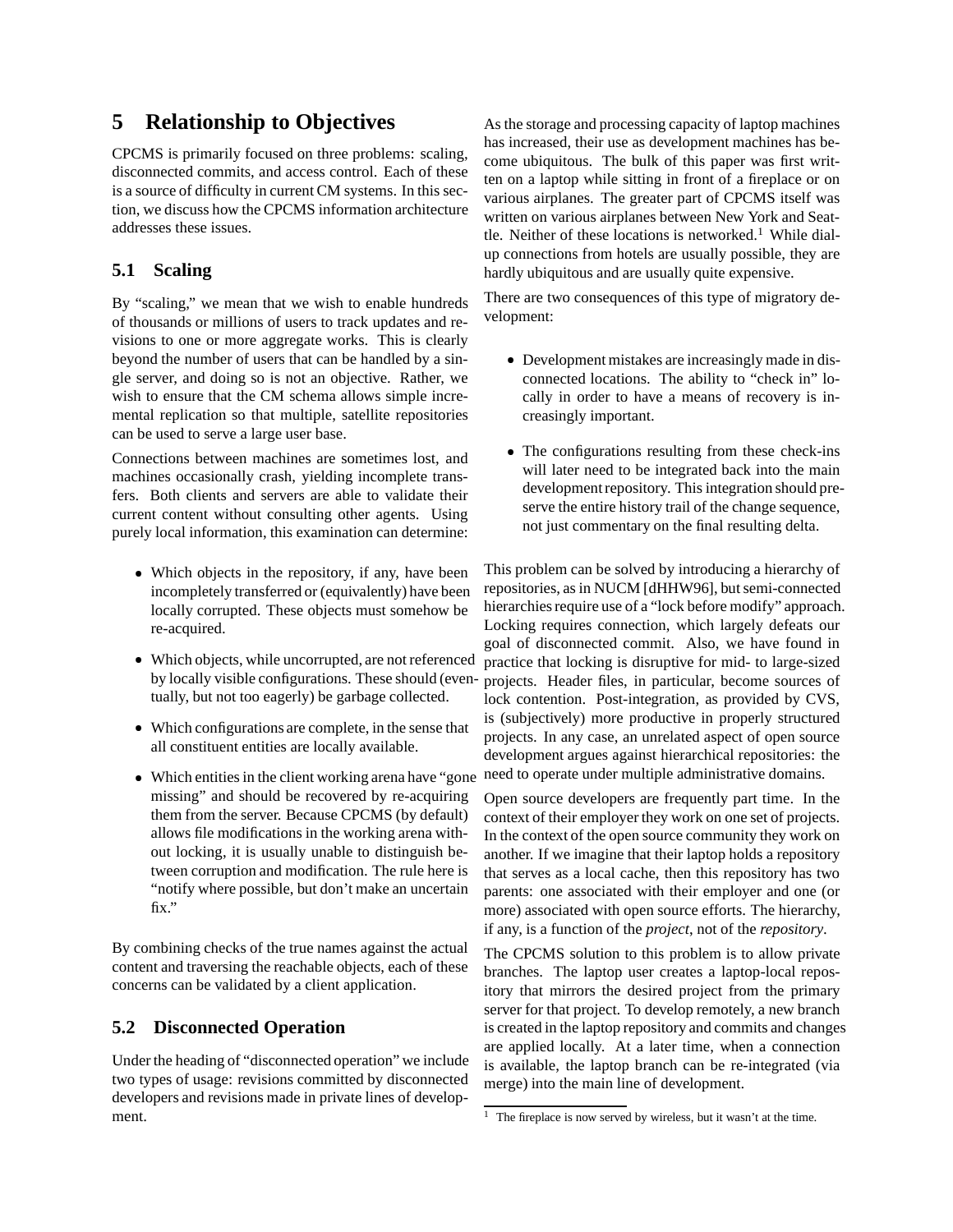This approach incidentally solves the private line of development problem. The "private branch" can serve equally well as the start of a private, in-house line of development.

#### **5.3 Access Control**

The access control design objectives for CPCMS are relatively straightforward. Wherever access control is applied, we wish to distinguish between who can read, who can write, and who can alter the access control rules. The mechanism for access checking should make use of cryptographic techniques so that no local "account" is required on a server to read or write the repository. In part, this is necessary to ensure that mirrors of a repository can enforce access rules without prior knowledge of particular developers. Our current authentication model is provided by SSL using self-signed certificates. The server holds a certificate for each authorized user.

It is assumed that downstream replicate repositories are trusted in a limited sense. Because the replication mechanism does not use a privileged API, replicating servers make copies under the same access constraints as end users. We are not unduly concerned with malicious modification of entities, because the truename system provides a self-checking means of detection. For mutable objects, each change must be signed by the originating repository, whose private key is undisclosed.

CPCMS does not prevent people from making modifications to projects in their own repositories, so long as these modifications cannot be used to corrupt some other line of development. Given that a user can read a project branch, there is clearly no way to prevent them from checking this image into a local repository as though it were a new project of their own. Because of this, there is no strong reason to prevent the creation of private, mutable branches in privately controlled repositories. There are, however, two reasons to encourage this in preference to checking in the code again:

- In some cases, it may become desirable to publish (and possibly to re-integrate) these private lines of development at a later time. By preserving their relationships to the public portions of the project, an orderly merge is greatly simplified.
- If the private effort is in fact a private line of development, the developer can use CPCMS to continue integrating changes from the main line of development into their private version, reducing version drift.

The original design of CPCMS called for access control only at the project and branch level. We quickly concluded that this was unworkable. The main reason for this is that different portions of a code base may require different degrees of expertise to modify them successfully. Requiring people to work in separate branches to perform restricted modifications places a cumbersome burden on the system integrator.

To avoid this burden, CPCMS includes as part of each branch or project description a text object that specifies for each user or group a set of patterns describing the objects they can modify. By associating this object with the branch, access control propagations propagate as quickly as changes to the branch. For branches and projects, read access changes are rare, typically *increase* access (that is: you don't delete people from the read list often), and reasonable propagation delays seem acceptable. Write access for branchesis centralized by the existence of a single originating server in any case, so there is no propagation delay for write controls. For frozen objects, access control is applied not so much on the object as on the c-name namespace. In effect, the access controls determine which portion of the c-name space a given user is permitted to rebind.

Oddly, CPCMS does *not* implement read access checks on entities. Entities in the CPCMS repository are named by cryptographically secure true names. As a result, they are unguessable. If the user does not already have in hand the object describing the branch, it is impossible for them to successfully guess the true names of entities within that branch.

There is only one case in which this is untrue, which is the case where a legitimate user exposes the entity's true name to the unauthorized user. We note that in all cases where this might occur the legitimate user could also have passed the entity itself; at modern bandwidths there is no meaningful difference in transmission cost or time. There is a small marginal disclosure in transmitting the entity true name, which is that each entity knows its predecessors. Disclosing the entity (as opposed to its content) therefore discloses the sequence of changes that arrived at the current entity version. Here again, however, the legitimate user could simply transmit the entire sequence.

See the future work section for a proposed solution to this problem.

## **6 Initial Implementation**

Our initial server implementation used a simple file tree structure to store objects:

- ./frozen ./frozen/[hash-1] ./frozen/[hash-2]
- ./frozen/...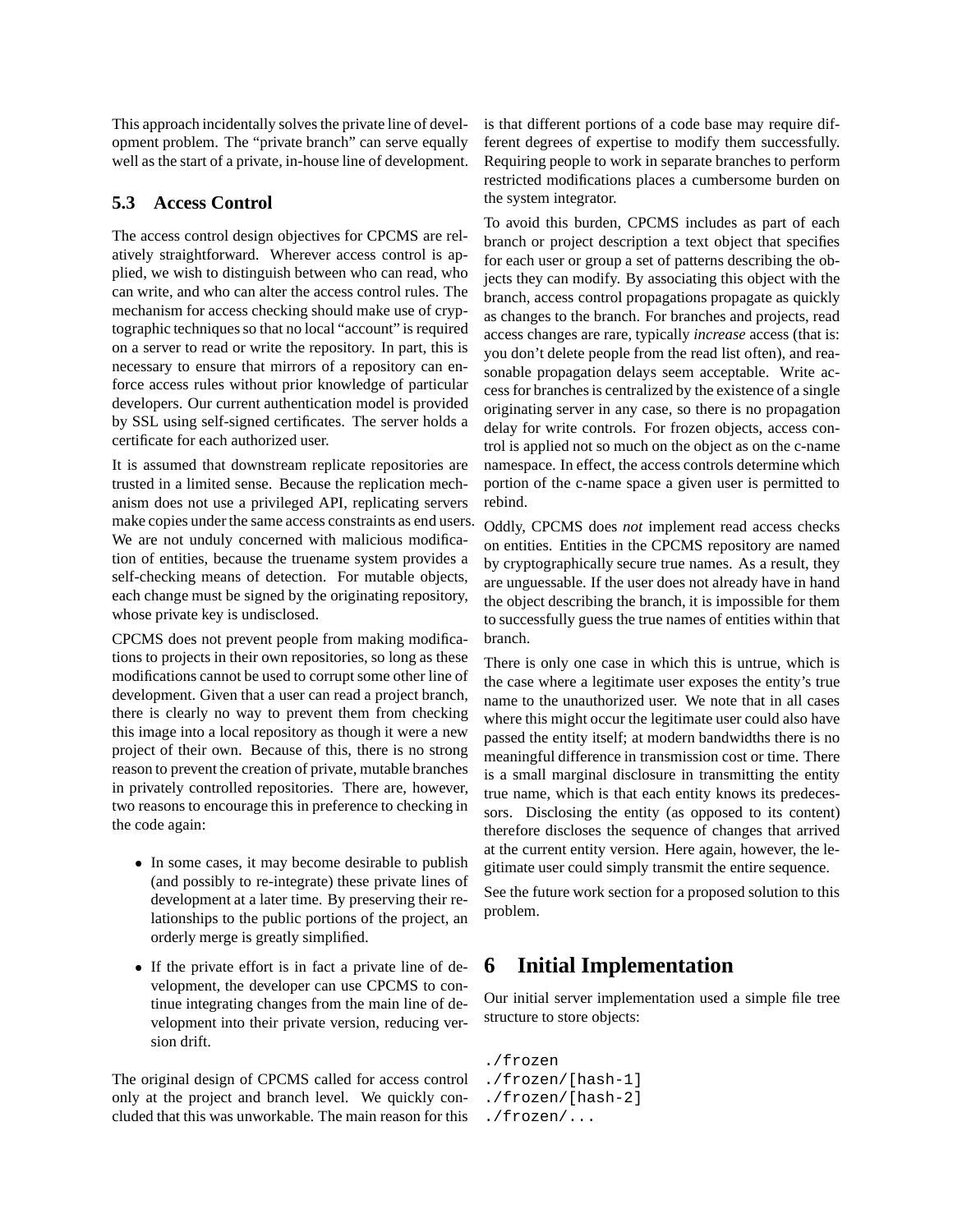```
./petnames/
./projects/
./projects/[rand-3]/
./projects/[rand-3]/branches/
./projects/[rand-3]/branches/[rand-4]
./projects/[rand-3]/branches/[rand-5]
./projects/[rand-3]/petnames/
./projects/[rand-6]/
./projects/...
```
This repository essentially ignores space efficiency issues. Its one merit is that it was very quick to implement. Using a simple structure reduced the entire effort to something that we thought might be tractable to test with bounded effort.

While we were aware that flat files were not the way to go in the long term, this design seemed initially credible. One of the most widely used file version management tools today is RCS [Tic85]. Measurement using the EROS source repository revealed that RCS storage is only 20% more efficient than Lempel-Ziv compression of individual file versions. Since users seem to find the storage cost of RCS acceptable, and the cost of disk space continues to fall, we decided *not* to implement any clever storage techniques in the our first repository implementation.

A second factor motivating our initial decision was XDFS [Mac00], a filesystem-like repository built on XDELTA. XDFS provides most of the repository storage optimizations we want, and already supports cryptographic naming and delta-based compression. Discussions between Shapiro and Josh MacDonald (the author of XDFS) early in the CPCMS design cycle suggested strongly that the two pieces of work would converge at about the right time. As a result of these discusions, it was decided jointly to integrate XDFS into CPCMS in a later release of CPCMS and focus our initial attention in the CPCMS project on schema and usability issues.

As events turned out, our plausibility argument about RCS file sizes was entirely and horribly wrong, for reasons that should have been obvious in hindsight. The issues, and the steps we have taken to solve the problem are described in Section 7.

Fortune sometimes favors the paranoid. Though we chose an initially simple implementation, we were aware that a better implementation would someday be necessary. The repository interface therefore provides a hinting mechanism to support delta storage in the repository. While frozen objects are immutable, the fundamental operation by which a new entity is introduced into the repository is the revise() operation, which specifies a (possibly null) hint about the predecessor from which the new entity is allegedly derived. This hint can be used as a basis for delta calculation in storing the new entity. For configuration management purposes, entities internally encode their true predecessors where appropriate. The predecessor specified via the revise() interface is considered advisory, and the repository implementation is free to ignore the hint in favor of other compression strategies.

## **7 From CPCMS to OpenCM**

CPCMS became fully operational as we were revising this paper for final publication. In particular, our completion of a CVS repository conversion tool made it possible to perform the first storage overhead measurements for the system design presented in the preceding section. Test cases that run nicely on 10 or 15 operations do not reveal problems that arise when thousands of operations are performed.

Several changes were needed to overcome storage and usability issues revealed by these larger tests. The revised system is now being called OpenCM.

#### **7.1 RCS Storage Revisited**

Our first test case was to check in the entire change history of the "build" subdirectory of the EROS tree. The CVS tree for this subsystem occupies 164 blocks (96 if gzipped).<sup>2</sup>. CPCMS, using an uncompressed flat file repository, required 5,504 blocks. The rude surprise was that compression did not help substantially. Compressing the files yielded a CPCMS repository of 4,236 blocks – far from the 20% increase over RCS that we had hoped for.

On examination, we discovered that the objects in the repository corresponding to the original RCS files (the Entity and EntityBits records) accounted only for 40% (2,212 blocks) of the uncompressed total. While the Commit-Info records also record state from the RCS files, they are not stored in a directly comparable way. If CommitInfo records are included as "content" then the content portion of the space rises to 48.8% (2,688 blocks).

This was much higher than expected, but the real surprise was that 60% of the space was going to the configuration schema portion of the store. While we expected to see a proportionally large amount of configuration data for this test case – the build subtree is characterized by few new file introductions and many small changes – this was unexpectedly high.

Our first goal was to reduce the space occupied by the Entity and EntityBits portion of the data. To do so, we built a repository using RCS as the underlying storage layer. Each commit introduced two new cryptographic names in the content schema (one for the EntityBits, the other for the CommitInfo). In the RCS implementation, we tag

<sup>2</sup> All block numbers reported here are 1 kilobyte blocks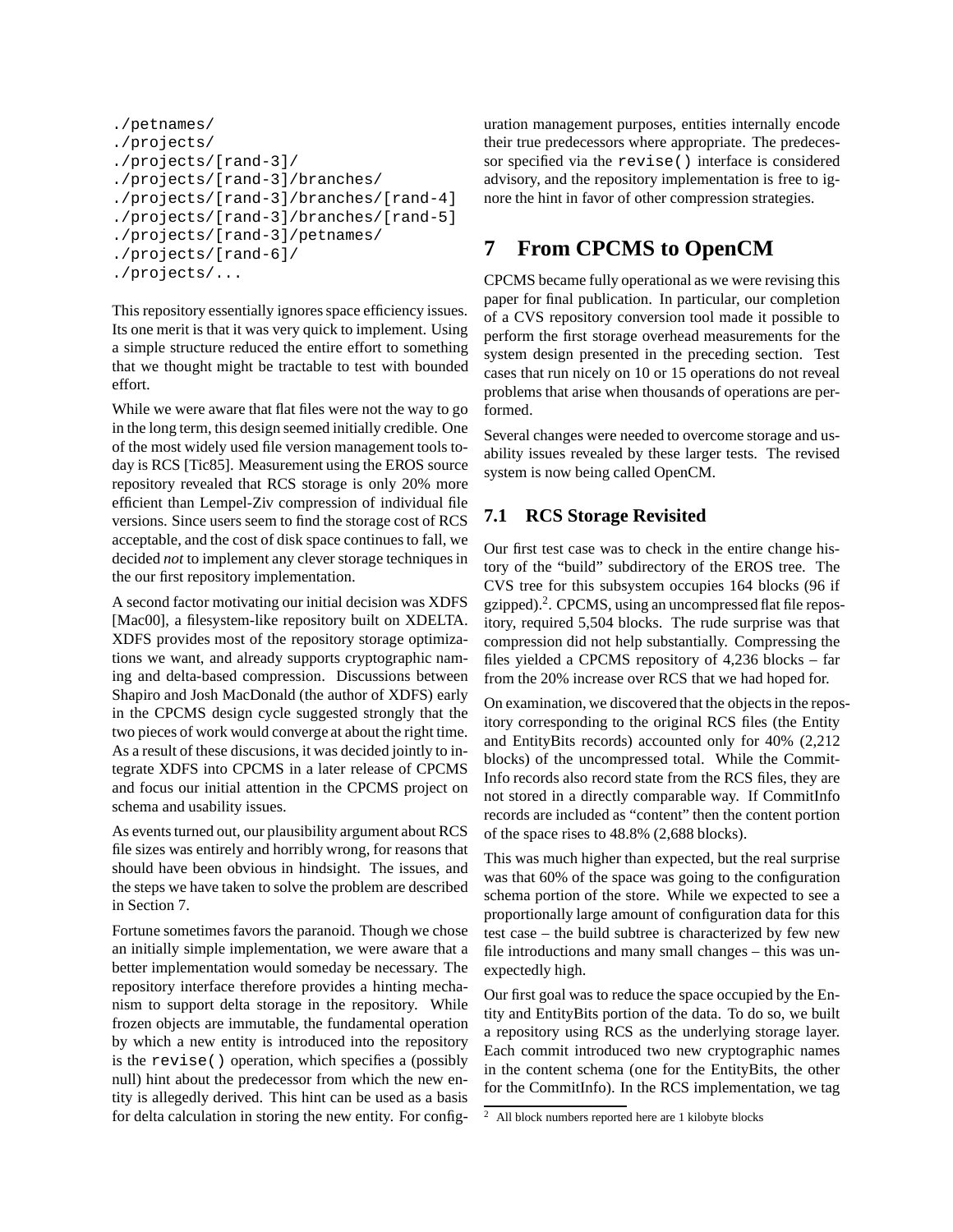each version using its cryptographic name, which adds still more overhead to each version (there are now three uncompressable names rather than two). Without compression, the resulting repository occupies 1,104 blocks, but the portion of the repository state corresponding to the content schema now occupies only 300 blocks. Given that the Entity vs. EntityBits split has visible impact on merge performance, we are reluctant to unify these two objects. We expect that the XDFS-based system, when implemented, should recover most of the balance of content storage overhead.

#### **7.2 On the Perils of Cryptography**

While the content schema using the RCS storage repository occupies only 300 blocks, the total repository size remained excessive. The marginal 804 blocks are recording information that is not stored by CVS, but they seem like a steep price to pay for the configuration schema part of the store. The culprit in the story initially appeared to be cryptographic naming.

Part of the problem is the schema design. There are four objects in the original configuration schema (Branch, Change, ChangeVec, EntitySet) where only one is really needed. These objects are connected by cryptographic names, each of which adds (after encoding) 32 bytes of uncompressable state to every commit. We were able to quickly eliminate the ChangeVec and EntitySet structures by merging them inline into their containing objects. We also made changes to the management of mutables. Where CPCMS implemented multiple mutable object types,

OpenCM implements a single mutable type. Mutables name revision records and revision records name content. Together, these reduced the total overhead to 1060 blocks.

We then noticed a bug in the client code – the client was failing to specify a "predecessor" when performing entity revision on the CommitInfo records. Fixing this bug brought the total RCS repository size for the build tree down to 704 blocks. If gzip compression were incorporated, the total size of this repository would be 348 blocks. This suggests that while a delta-based encoding scheme in the repository is worthwhile, the RCS encoding is relatively inefficient. We would prefer to incorporate an encoding scheme directly into OpenCM in any case, as calling RCS has performance consequences.<sup>3</sup>

Fortunately, the EROS build subtree proves to be a pessimistic test case. Just the thing to prompt a mad scramble to improve a CM system, but not representative of typical usage. Changes in the build subtree are small, so the relative cost of the configuration data overhead is quite high.

When the revised system is run against the "base" subtree of the EROS repository (the tree containing our kernel source and key applications), a somewhat different picture emerges. The CVS repository for this tree is 28,208 blocks, the OpenCM content schema objects take 47,304 blocks, and the total OpenCM storage is 65,692 blocks. If compressed via gzip, the OpenCM numbers reduce to 17,848 and 23,260 blocks respectively. For comparison, the EROS build tree has seen 119 changes, mostly minor, in the last 5 years. The EROS base tree has seen 3199 changes over the same period.

|                        | build          | base             |
|------------------------|----------------|------------------|
| Content Only           |                |                  |
| CVS                    | 164 (100%)     | 28,208 (100%)    |
| <b>CPCMS-flat</b>      | 2,212 (1,348%) | 360,376 (1,277%) |
| <b>OpenCM</b>          | 300 (182%)     | 47,304 (167%)    |
| Content Only, gzipped  |                |                  |
| $CVS+gz$               | 96 (58%)       | 12,660 (44%)     |
| $CPCMS$ -flat+gz       | 1,668(1,017%)  | 221,692 (785%)   |
| $OpenCM+gz$            | 136 (82%)      | 17,848 (63%)     |
| <b>Total Storage</b>   |                |                  |
| CVS                    | 164 (100%)     | 28,208 (100%)    |
| <b>CPCMS-flat</b>      | 5,504 (3,356%) | 600,698 (2,129%) |
| <b>OpenCM</b>          | 704 (429%)     | 65,692 (232%)    |
| Total Storage, gzipped |                |                  |
| $CVS+gz$               | 96 (58%)       | 12,660 (44%)     |
| CPCMS-flat+gz          | 4,236 (2,582%) | 336,060 (1,191%) |
| OpenCM+gz              | 348 (212%)     | 23,260 (82%)     |

Table 1: Summary of storage use. CPCMS figures show flat file repository sizes. OpenCM figures show sizes after RCS and Schema repairs are applied. All percentages are relative to uncompressed gzip.

The space performance results are summarized in Table 1. The current OpenCM repository stops short of re-encoding objects for reasons of robustness – re-encoding would impose a need for transaction support that the current server does not require. We are considering additional schema modifications to further reduce storage consumption.

While there is clearly more work to be done, we consider the degree of compressability on the current RCS-based OpenCM repository extremely promising. For the EROS base tree, the reduction from compression in the original RCS repository was 56%, while the reduction from compression (total storage) for OpenCM was 75%. Since cryptographic names are inherently uncompressable, the compression ratio must arise from two factors:

 The fact that OpenCM uses XML as its storage format.

 $\overline{3}$  One possibility would be to integrate the RCS library implementation from CVS and also use zlib as the file I/O interface. We have not yet had an opportunity to investigate this.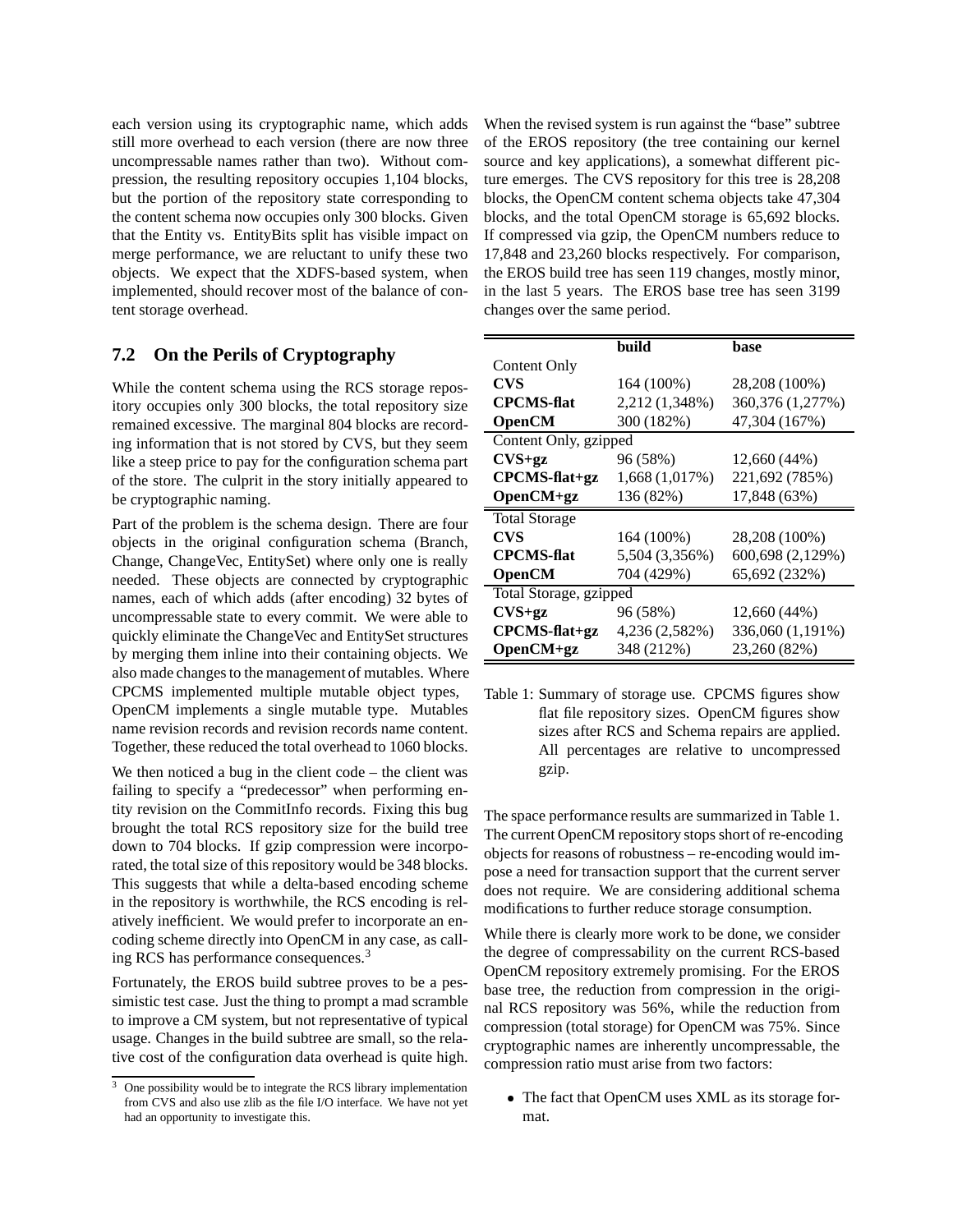The fact that the OpenCM schema still contains con-The net effect of all this is that the user can now type: siderable redundancy.

As a result of these numbers we plan to integrate compression into the OpenCM storage layer, and use a more efficient delta encoding system. We are more cautious about reducing schema redundancy. One of the (currently untested) potential strengths of the current OpenCM shema is the degree to which information can be reconstructed if an object is lost or damaged. We are concerned that reducing this redundancy would reduce the likelihood of successful recovery.

#### **7.3 Naming for Users Redux**

As mentioned in Section 3.4, the original pet name design was not viable. The essential lesson from this design was that human naming of objects in OpenCM needed real attention and a basic redesign. To address these issues, we introduced a directory system for human-management object names.

To facilitate human association, each OpenCM server provides a private directory space for each user. Users can "bind" cryptographic names to human-readable names within this space. For example, the command

opencm create project eros

proceeds as follows:

- 1. It creates a new mutable object that will represent the identity of this project.
- 2. It creates a new, frozen project object carrying the initial project description, and sets the "value" slot of the project mutable to point to this object.
- 3. It creates a new mutable object to serve as the identity of the "eros" directory.
- 4. It creates a new frozen directory object containing the pair (project, *pm-name*), where *pm-name* is the true name of the project mutable object. This directory object is made the "value" of the directory mutable.
- 5. It locates the mutable that represents the user's "home directory", and revises the content (a directory object) of that mutable to include a new binding (eros, *em-name*), where *em-name* is the mutable name of the previously created eros directory.
- 6. It revises the user's top-level directory mutable to point to the new directory object containing the combination of the previous state and the new directory binding for "eros."

```
opencm ls
opencm ls eros
opencm show eros/project
```
and obtain a "directory" listing showing respectively that eros is a directory, that this directory contains the name project, and showing the content of the eros/project object.

The new naming system carries an additional benefit: the cvs tag command can now be achieved by creating a duplicate mutable naming the content of some existing branch. Changes to the original mutable can proceed, but the duplicate's state is unchanged. Mutables can be marked "frozen," in which case the tagged version can be deleted but not inadvertently altered. Conversely, an unfrozen mutable of this type provides all of the mechanism needed to perform a "branch" operation. The pcms branch command operates in just this way.

In the command line OpenCM client, it proves that this naming scheme extends naturally into the managed object trees. Branch objects are displayed by the opencm ls command as a directory of versions. A given version is in turn displayed as a directory containing the top level names of the managed content. In effect, an entire source tree can be browsed as a single hierarchical namespace. We plan to use this to provide a simple CGI script that displays OpenCM managed content via a web browser.

## **8 Early Experience**

OpenCM is now self-hosting, and we have started using OpenCM internally to support the EROS operating system project. While the development groups in question are small, these groups make heavy use of laptop environments, and therefore routinely test the disconnected operation features of OpenCM.

In the EROS and OpenCM projects, we have a steady supply of captive early adopters (students) who are initially unfamiliar with either OpenCM or EROS. While many of their modifications are ultimately accepted into the main tree, there is some desire for quality control in the acceptance process. This is enforced by encouraging the students to create private branches. While they lack the authority to modify the public development trees, this does not deprive them of the ability to modify, save, undo, branch, or evolve their own line of work. This work can later be (repeatedly) integrated, preserving not just the changes but the history trail and commentary that accompanied them. No comparable mechanism exists in other CM systems we are aware of.

Three differences relative to CVS have been immediately noticeable. The first is that *rename* works without loss of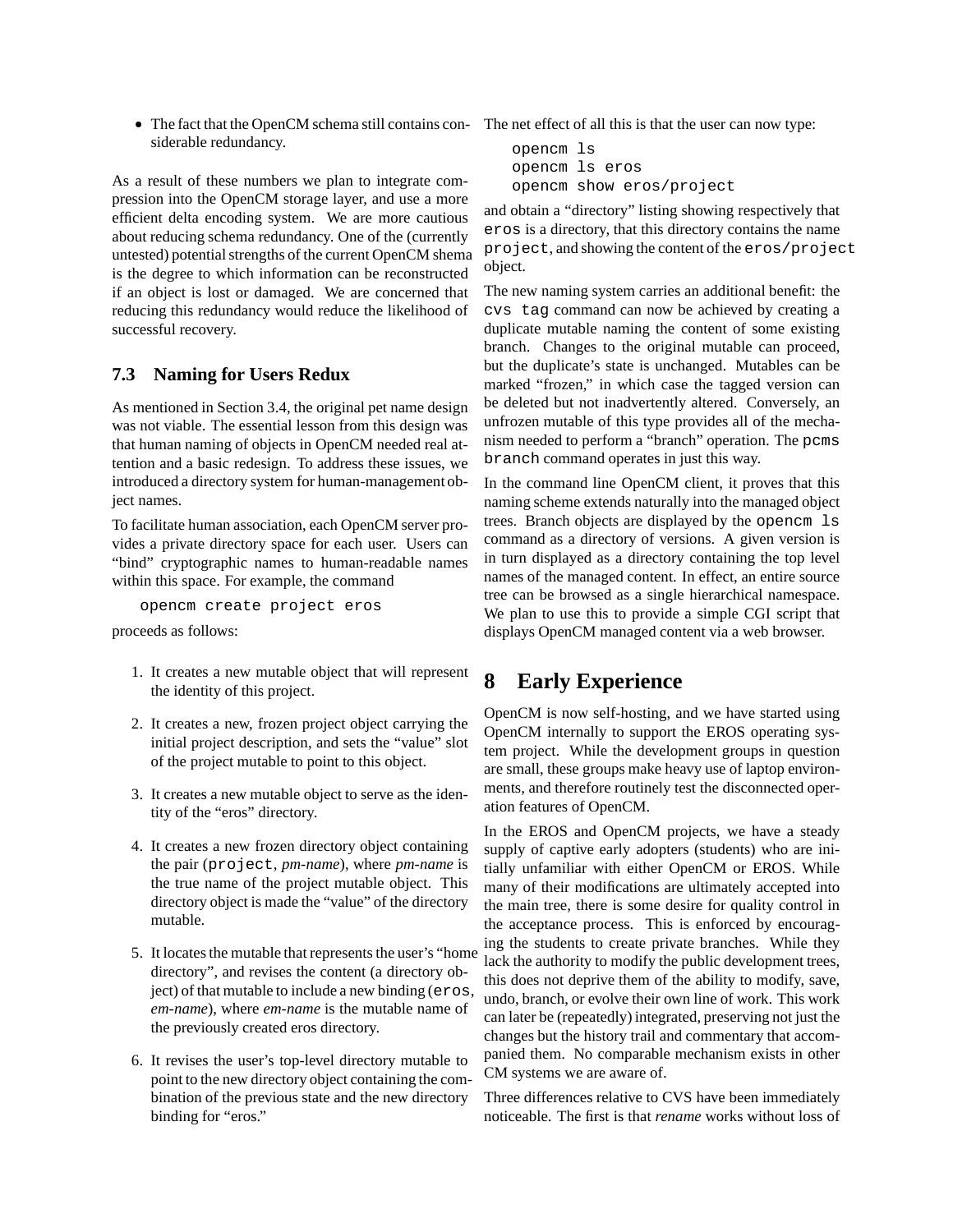evolution history. This is rather like having a new tooth implanted: one has grown accustomed to the hole and is surprised on obtaining the implant to realize how much one missed the tooth after all.

The second difference is the relative ease of mobile development. The standard practice is to set up a caching repository on a laptop, create a branch originated by this repository, and check this branch out. As a side effect, the "top" version of the parent branch is copied to the laptop repository. Commit, undo, and history of changes made while on the road is ready to hand. On return from travel, the local repository is synchronized to the main repository and the final configuration (which includes its complete change history) is merged into the parent branch. With only slight modifications to the current design, it will be possible to cache the entire change history text without caching all of the object versions involved.

The third difference is the relative ease of change integration. Instead of mailing a patch, the merge hand-off in OpenCM is accomplished by synchronizing repositories and mailing the name of the branch containing the desired changes. Because the integrator has an entire, connected change graph to work with, the merge is frequently automated. When conflicts arise, the change history of both lines of development is available for examination to decide what to do.

## **9 Related Work**

A number of related efforts exist or are currently underway.

#### **9.1 RCS and SCCS**

RCS and SCCS provide file versioning and branching for individual files. The two differ slightly in feature set, and significantly in their storage strategies. Older SCCS implementations are dramatically slower than RCS. The GNU implementation (CSSC) is considerably faster. GNU CSSC uses a storage strategy that can extract arbitrary versions in linear time, where RCS must internally reconstruct various intermediate versions in branching cases.

Both SCCS and RCS provide operation on a single file. Neither provides configuration management.

While either SCCS/CSSC or RCS could be used as an underlying storage implementation for OpenCM, some form of name translation strategy would be required to map true names into SCCS or RCS version names. In the quick and dirty OpenCM RCS repository, we accomplished this by symbolic linking each RCS file under all truenames and tagging each RCS version with its associated truename. The RCS file is treated as a flat, unbranching sequence of changes. A more deliberate server implementation would accomplish the same mapping using a DB file. One advantage to our choice of encoding robustness: the symbolic links can, if necessary, be recovered from the tag names in the RCS file.

#### **9.2 NUCM**

NUCM (University of Toronto) [dHHW96] uses a server information architecture that is similar to that of OpenCM. NUCM "atoms" correspond roughly to OpenCM frozen objects, but atoms cannot reference other objects within the NUCM store. NUCM collections play a similar role to OpenCM mutables, but the analogy is not exact: all NUCM collections are mutable objects. Further, the NUCM information architecture includes a notion of "attributes" that can be associated with atoms or collections. These attributes can be modified independent of their associated object, which effectively renders every object in the repository mutable.

The distinction in their respective handling of collections and mutables is a significant architectural gap between the two systems. The NUCM repository does not have a simple means of providing integrity controls, and the "everything is mutable" design imposes a hierarchical and strongly connected structure on the repositories.

Finally, NUCM versions atoms rather than mutable collections. This is unfortunate, as it conflates the workspace name of the object with its content, and requires that the repository impose a canonicalization policy on names.

While we were intially attracted to the NUCM server as a possible base for OpenCM, we discovered on reading the repository code that it has not been written with robustness in mind. System call return codes were not checked in the version we examined (in fairness, this may since have been fixed). CM systems are integrity-critical systems. We cannot say from experience that NUCM is unreliable, but given the lack of error checking in the code we are unwilling to commit a large enough work base to NUCM to find out.

#### **9.3 BitKeeper**

BitKeeper [McV] is similar in feature set to OpenCM, in that it provides multiple satellite repositories and change replication. BitKeeper does not provide cryptographic integrity controls, and its authentication model is not based on cryptographic authentication. Provenance tracking in BitKeeper across multiple organizations is unreliable in the absence of a universal authentication system. In the absence of integrity protection, hostile replicates can inject modified copies of code in such a way that clients cannot detect the substitution.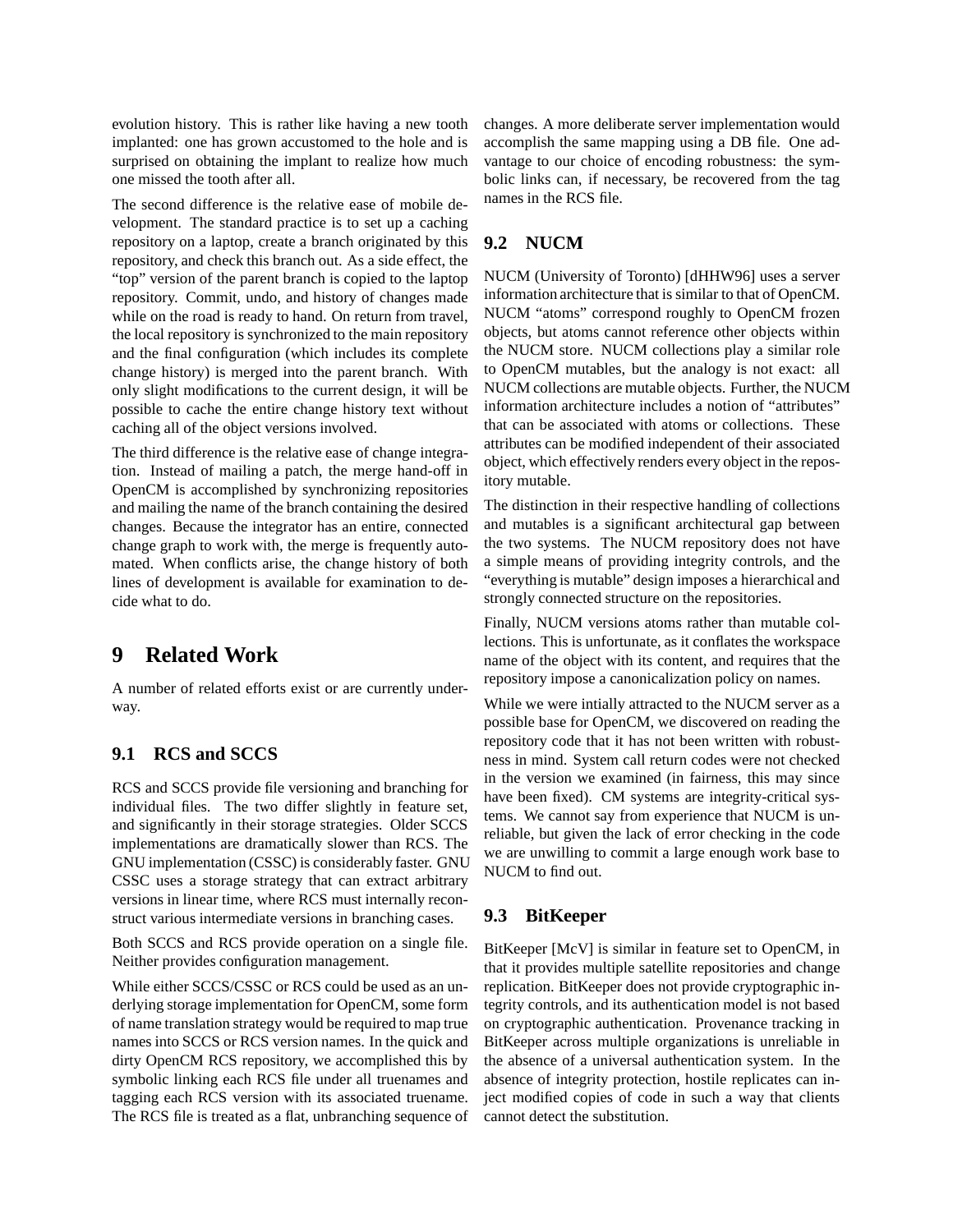A secondary concern about BitKeeper is licensing. While the "free if you use our log server" license is appealing, a license that straddles the free/pay boundary is difficult to manage in projects that span commercial and public project members. Subjectively, it seems clear that Bit-Keeper has failed the test of user acceptance in the open source community. For many users this is unimportant. Given that the core of our own work is open source we feel that this is a significant concern for our applications.

#### **9.4 CM Systems**

A brief examination of existing tools is what convinced us that a new CM system was needed. Commercial CM tools did not provide distribution. Subversion, the successor to CVS, had elected to defer the question of distribution and adopted (in our view) an information architecture that was unlikely to distribute easily. It also requires long transactions that are relatively easily disrupted by loss of a phone line.

Given the statements of Section 6, it is hopefully clear that PRCS [MHS98] significantly influenced our design. The OpenCM merge strategy is directly borrowed from PRCS, and we are very greatful to Josh MacDonald for the time he put in discussing replication options with us. As with OpenCM, future versions of PRCS are expected to be built on XDFS. In contrast to OpenCM, PRCS provides client/server connection but not distribution. Discussions with Josh MacDonald at the time the OpenCM project was started suggested that distribution would not be available in our timeframe, which encouraged us to persue OpenCM quasi-independently.

#### **9.5 WebDAV**

The "Web Documents and Versioning" [WG] initiative is intended to provide integrated document versioning to the web. It provides branching, versioning, and integration of multiple versions of a single file. When the OpenCM project started, WebDAV provided no mechanism for managing configurations, though several proposals were being evaluated. Given the current function of OpenCM, OpenCM could be used as an implementation vehicle for WebDAV.

#### **9.6 Other**

Both Microsoft's "Globally Unique Identifiers" and Lotus Notes object identifiers are generated using strong random number generators. Mark Miller's capability-secure scripting language E [MMF00, Mil] uses strong random numbers as the basis for secure object capabilities. The Droplets system by Tyler Close has adapted this idea to cryptographic capabilities encoded in URLs.

The Xanadu project was probably the first system to make a strong distinction between mutable and frozen objects (they referred to them respectively as "works" and "editions") and leverage this distinction as a basis for replication [SMTH91]. In hindsight, the information architecture of OpenCM draws much more heavily from Xanadu ideas than was initially apparent.

## **10 Acknowledgments**

Mark Miller first introduced us to cryptographic hashes, and assisted us in brainstorming about their use as a distributed naming system. Josh MacDonald took time for a lengthy discussion of OpenCM and PRCS in which the strengths and weaknesses of both were exposed. It can fairly be said that this conversation provided the last conceptual validation of the idea and prompted us to go ahead with the project. Various discussions on the Subversion mailing list pointed out issues we might otherwise have failed to consider. Paul Karger first pointed out to us the requirement for traceability in building certifiable software systems, and the fact that given then-current tools this requirement was incompatible with open-source development practices.

Within the Hopkins Systems Research Laboratory, Raphael Schweber-Koren split the original monolithic implementation into client/server form, implemented the server connection and dispatch loop and the client side session cache.

Niels Provos served as the shepard for this paper. His suggestions and comments have significantly improved the paper as you see it. While insisting on clarity and accuracy, Niels simultaneously maintained a constructive and supportive tone throughout our exchange. This balance, in our experience, is difficult to achieve and maintain. We appreciate his efforts on both counts.

## **11 Future Work**

The OpenCM command line client was an obvious first step, but we are considering two possible directions for enhancement on the client side. The first is to build a GUI-based client, enabling the user to get a continuously monitored overview of their project status. Comparable front-ends have been built for CVS, but for OpenCM, we feel that a complete, separate client is potentially appropriate. Indeed, there is no fundamental reason why the visual and command line clients cannot be used at the same time by the same user if appropriate locking disciplines are observed in the workspace. The second is IDE integration, allowing OpenCM to be directly used in various development environments.

A second direction for further work is repository storage.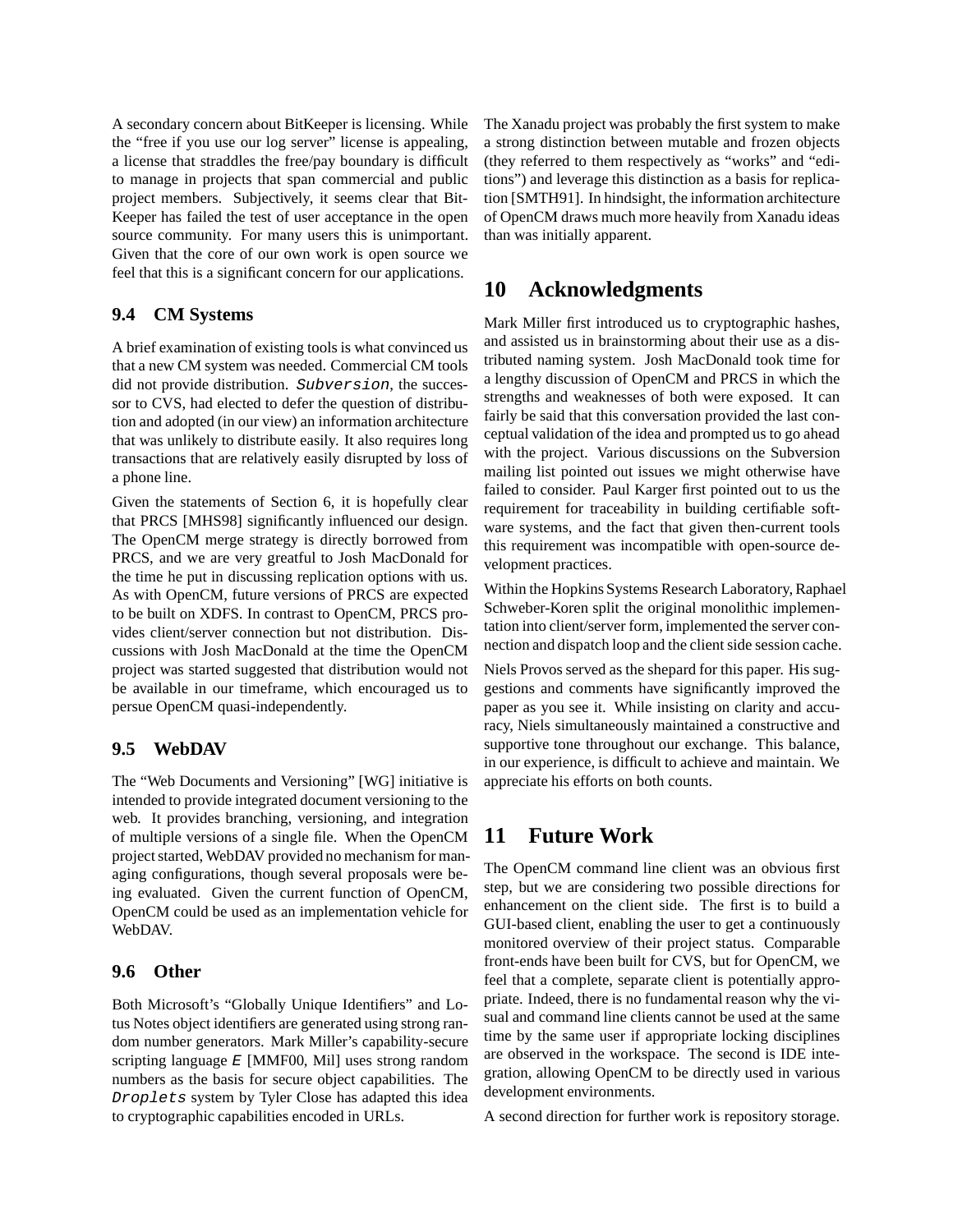As previously mentioned, the XDFS versioned file system is a nearly ideal substrate for use as a OpenCM store. Integrating this will significantly reduce the server-side storage overhead of OpenCM.

There is a problem in the current design concerning scope of potential theft. The client-side file that records the workspace state contains the true name of the configuration object from which the workspace was constructed. This object in turn has predecessor names that (transitively) name the entire history of the project. Frozen objects are not uniquely associated with projects or branches, and frozen object fetches therefore are not individually access checked by the repository in the current design. Any user who can authenticate to the server and present a valid true name – even if they can only authenticate as the anonymous user – can obtain a frozen object.

Ryan Goltry, a student at Hopkins, has proposed a modification to OpenCM in which every user of OpenCM has a unique encryption key that is used to secure and validate their entity names. In this design, the entity names stored on the client would be encrypted in a user-specific way. If stolen, they are useless without the user's pass phrase, and the user's encryption key can be invalidated on the server without significant loss if necessary. One beauty of public key cryptography is that the client-side workspace file in this scenario can be re-encrypted without losing any changes that may be in progress.

## **12 Conclusion**

OpenCM provides first-class support for configurations, support for disconnected commit and distributed repositories, per-file access controls, and support for development groups that span multiple companies or administrative domains.

A recent discussion on the linux-kernel mailing list [Bro02] generating the following (edited) list of desirable CM system features. We have annotated each to indicate which ones are addressed by OpenCM:

- 1. Working merges [*yes*]
- 2. Atomic checkins of entire patches, fast tags [*yes*]
- 3. Graphical 2-way merging tool. [*no*]

This is a very important aspect of a successful CM client that we have not yet addressed. A graphical merge mechanism could very easily be integrated into OpenCM, and we would be happy to adopt a reasonable revision from the community to support it.

4. Distributed repositories [*yes*]

5. Ability to exchange changesets by email [*yes\**]

OpenCM goes one better – email an OpenCM URI that directly references the new configuration on the developer's server. This preserves not just the changes, but the *history* of the changes.

- 6. Ability to rename files [*yes*]
- 7. Ability to do archival and renaming of directories. [*yes*]
- 8. Remote branch repository support [*yes*]
- 9. Support for archiving symlinks, device special files, fifos, etc. [*no*]

Version 0.1 of the OpenCM client incorporates type tags in entities, but does not currently know how to interpret any type other than file. Addition of new entity types is straightforward, and we would be happy to adopt a reasonable revision from the community.

While the linux kernel effort is an extreme test of any CM system, we suspect that these features will also be useful to other projects.

OpenCM is built on a small set of simple ideas that are pervasively applied. While there are many interdependencies in the design, there are no clever or excessively complicated algorithms or techniques in the system. The fundamental insight, such as it is, is that successful distribution and configuration management can be built on only two primitive concepts – naming and identity – and that cryptographic hashes provide an elegant means to unify these concepts.

The core OpenCM system, including command line client, local flat file repository, RCS repository, and remoting SSL support, consists of 18,896 lines of code. In contrast, the corresponding CVS core is over 62,000 lines (both sets of numbers omit the diff/merge library). In spite of this simplicity, OpenCM works reliably, efficiently, and effectively. It also provides greater functionality and performance than its predecessor. One of the significant surprises in this effort has been the degree to which a straightforward, naïve implementation has proven to be reasonably efficient.

OpenCM is available for download from the EROS project web site (http://www.eros-os.org) or the OpenCM site (http://www.opencm.org). A conversion tool for existing CVS repositories is part of the distribution.